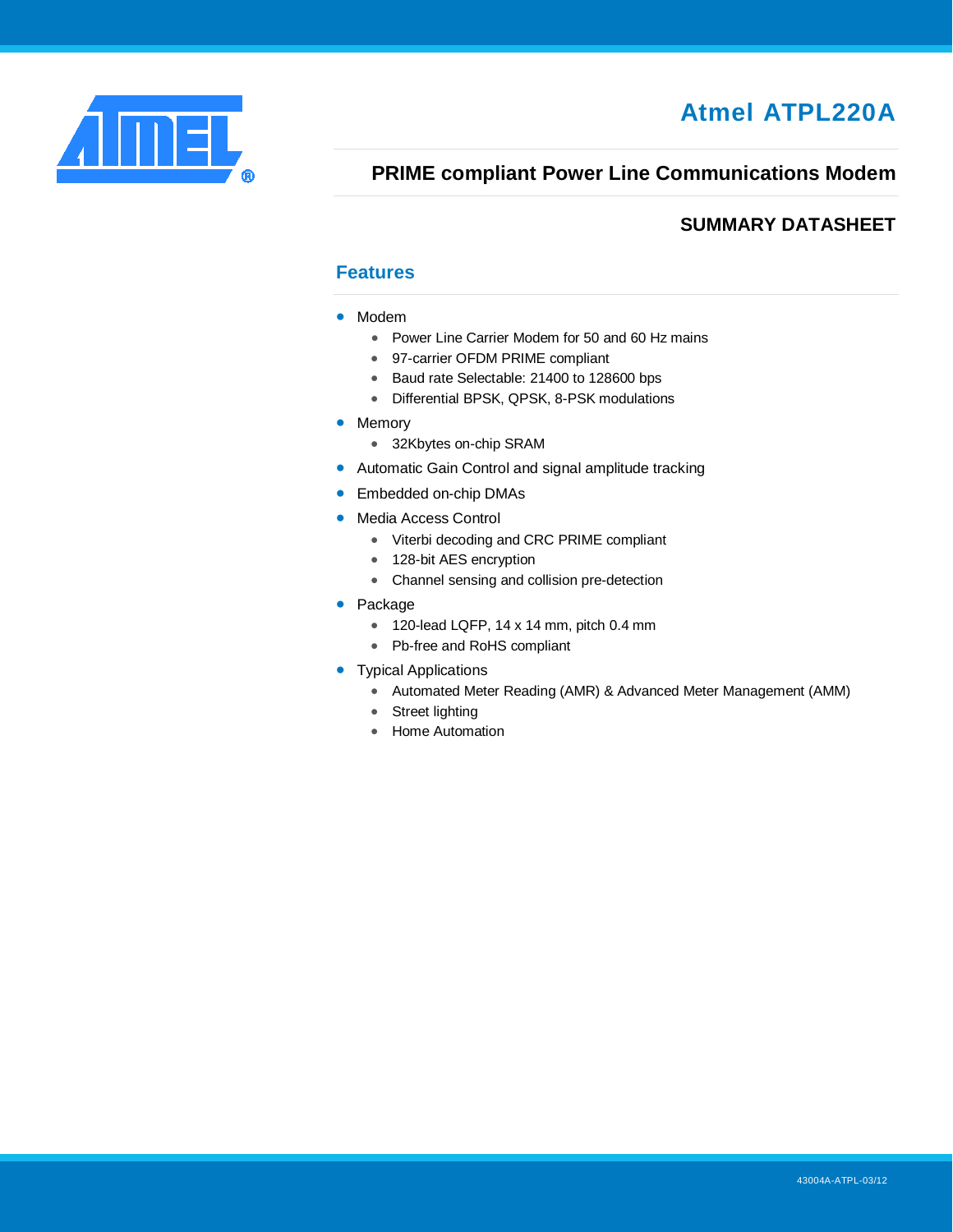## **Description**

ATLP220A is a PRIME (Powerline-Related Intelligent Metering Evolution) compliant ASIC specifically designed for PLC Base Nodes implementation. Systems using this ASIC support both mono-phase and multi-phase PLC injection. Mono-phase injection is achieved by means of a single ATLP220A ASIC, whereas several ATLP220A can be combined to achieve multi-phase injection based on Atmel MIMO technology.

The combination of multi-phase injection and Atmel MIMO technology increases PRIME Base Nodes performance, resulting in outstanding robustness and network coverage.

ATLP220A has been conceived to be easily managed by an external microcontroller by means of an SPI interface. The external microcontroller implements Base Node upper layers (as specified in PRIME) while ATLP220A carries out PHY layer functionalities.

Line Coupling front end design is extremely simplified, bringing off a very low cost bill of materials.

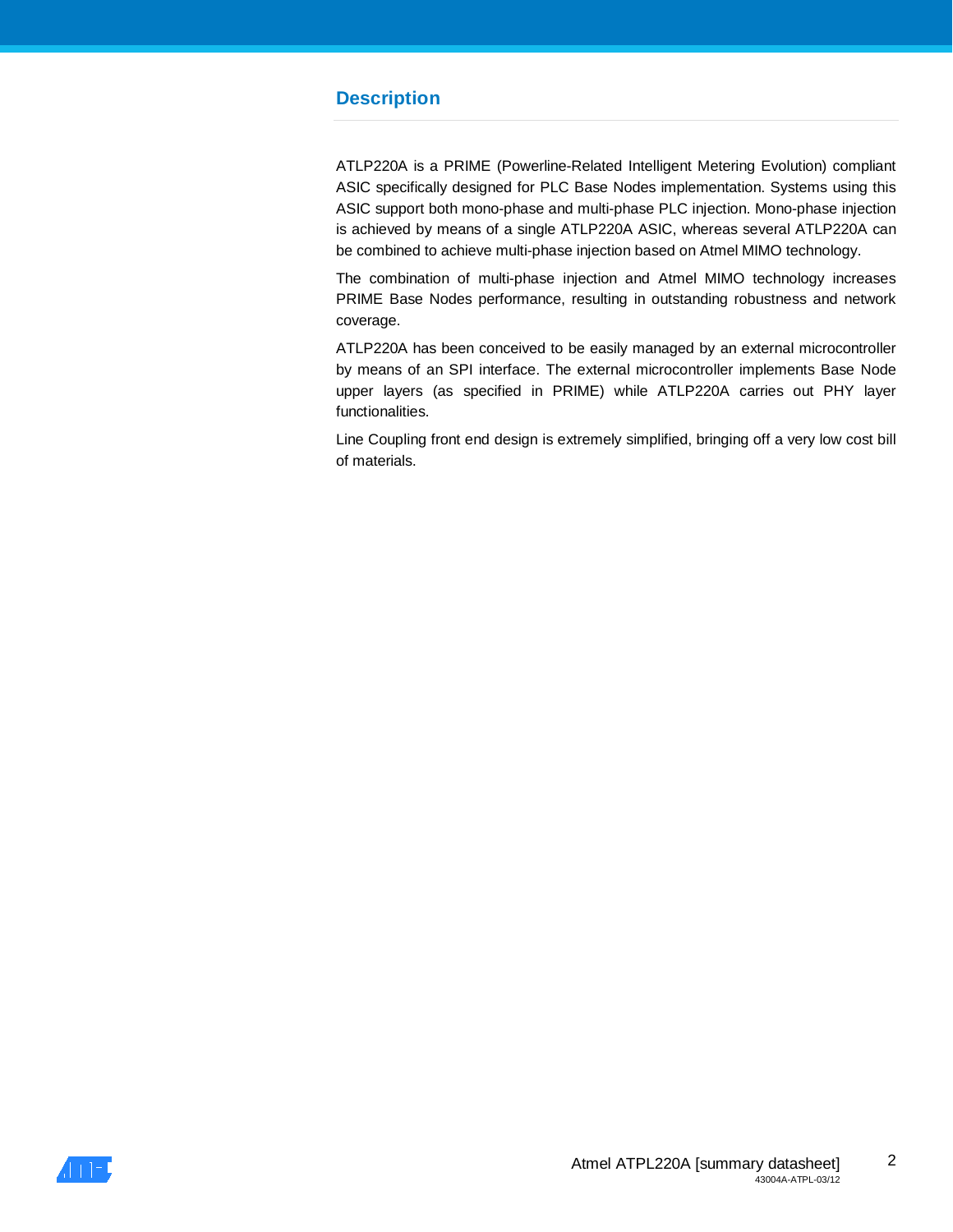## **1. Block Diagram**





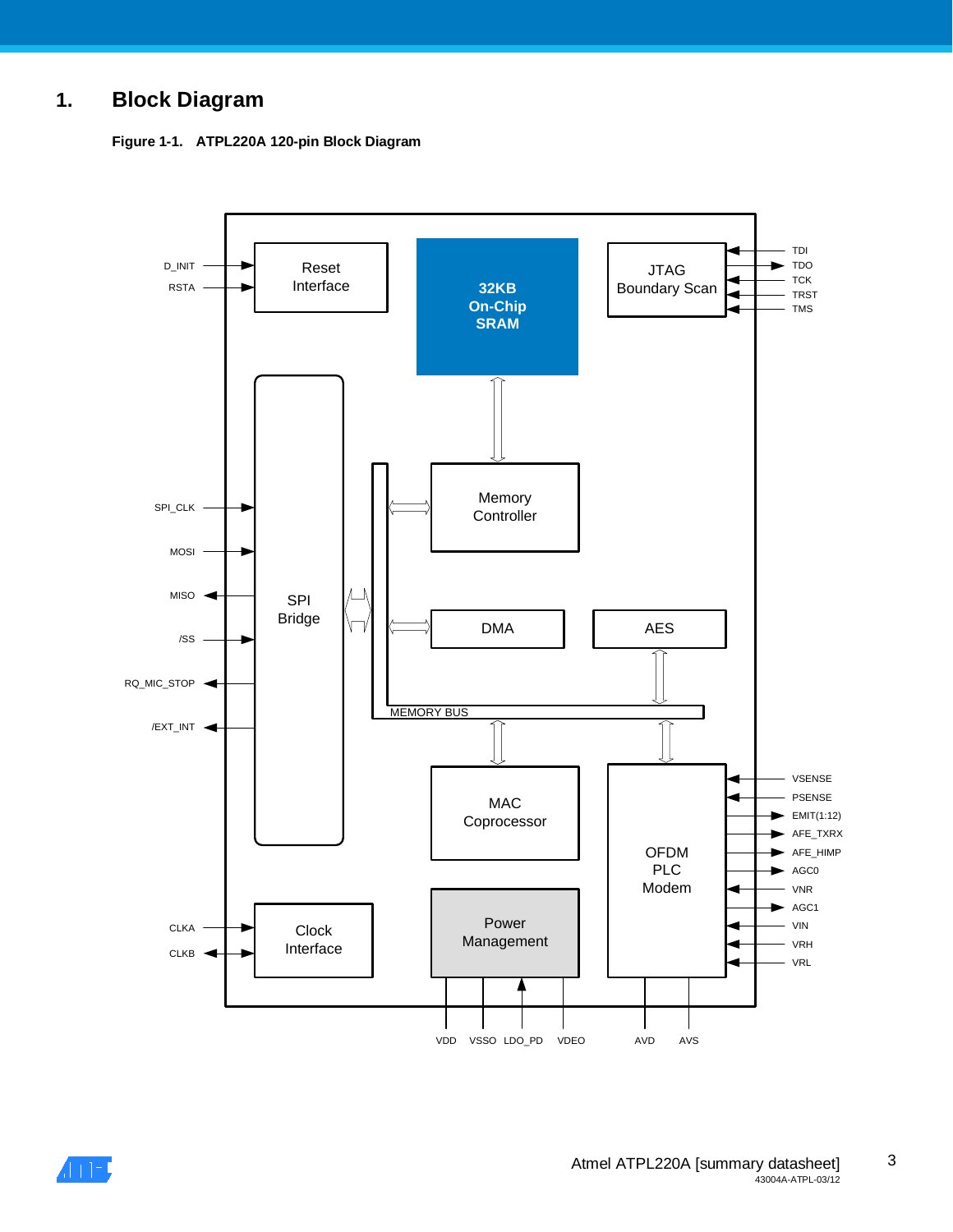# **2. Package and Pinout**

## 2.1 **120-Lead LQFP Package Outline**

**Figure 2-1. Orientation of the 120-Lead Package**



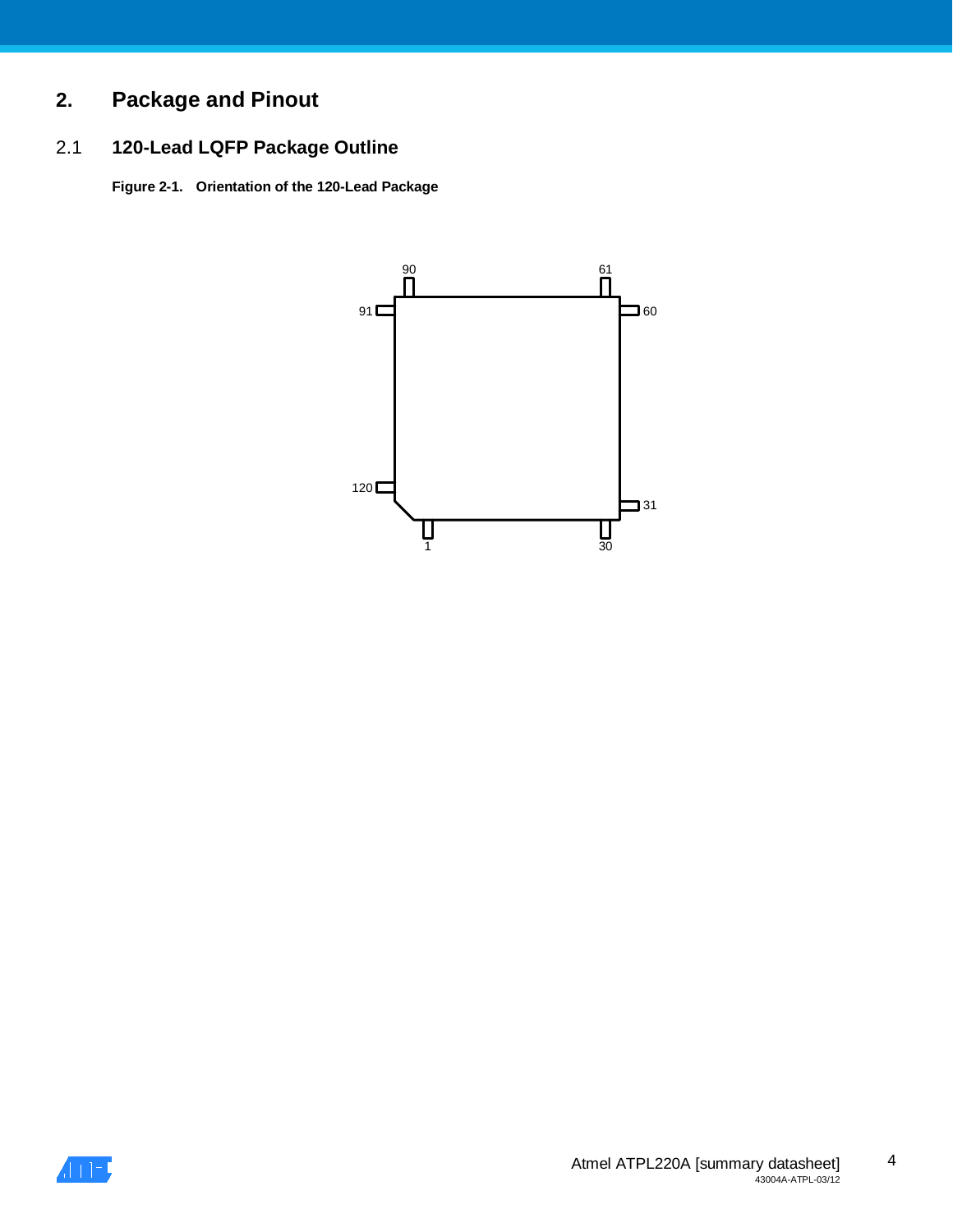## 2.2 **120-Lead LQFP Pinout**

### **Table 2-1. ATPL220A 120-Lead LQFP pinout**

| 1              | <b>NC</b>   | 31 | <b>MOSI</b>    | 61 | TDI          | 91  | <b>NC</b>        |
|----------------|-------------|----|----------------|----|--------------|-----|------------------|
| $\overline{c}$ | NC          | 32 | <b>SPICLK</b>  | 62 | <b>TMS</b>   | 92  | <b>NC</b>        |
| 3              | <b>GND</b>  | 33 | /SS            | 63 | <b>TDO</b>   | 93  | <b>GND</b>       |
| 4              | <b>VCC</b>  | 34 | RQ_MIC_STOP    | 64 | <b>GND</b>   | 94  | AGC1             |
| 5              | <b>NC</b>   | 35 | /EXT_INT       | 65 | <b>GND</b>   | 95  | AGC0             |
| $\,6$          | <b>NC</b>   | 36 | <b>VCC</b>     | 66 | <b>VCC</b>   | 96  | <b>GND</b>       |
| $\overline{7}$ | NC          | 37 | <b>GND</b>     | 67 | <b>TRST</b>  | 97  | <b>VCC</b>       |
| 8              | <b>NC</b>   | 38 | EMIT.1         | 68 | <b>TCK</b>   | 98  | AVS <sub>2</sub> |
| 9              | <b>NC</b>   | 39 | EMIT.2         | 69 | <b>RSTA</b>  | 99  | AVD <sub>2</sub> |
| $10$           | NC          | 40 | EMIT.3         | 70 | D_INIT       | 100 | AVS1             |
| 11             | <b>NC</b>   | 41 | EMIT.4         | 71 | <b>GND</b>   | 101 | AVD1             |
| 12             | NC          | 42 | <b>VCC</b>     | 72 | <b>VCC</b>   | 102 | <b>VRH</b>       |
| 13             | NC          | 43 | <b>GND</b>     | 73 | <b>GND</b>   | 103 | <b>VIN</b>       |
| 14             | <b>VCC</b>  | 44 | EMIT.5         | 74 | <b>VDD</b>   | 104 | <b>VRL</b>       |
| 15             | <b>GND</b>  | 45 | EMIT.6         | 75 | LDO_PD       | 105 | <b>GND</b>       |
| 16             | <b>VDD</b>  | 46 | EMIT.7         | 76 | VSS0         | 106 | <b>VCC</b>       |
| 17             | NC          | 47 | EMIT.8         | 77 | VDE0         | 107 | <b>NC</b>        |
| 18             | <b>NC</b>   | 48 | <b>VCC</b>     | 78 | VDE0         | 108 | <b>NC</b>        |
| 19             | <b>NC</b>   | 49 | GND            | 79 | <b>GND</b>   | 109 | <b>NC</b>        |
| 20             | <b>NC</b>   | 50 | EMIT.9         | 80 | <b>GND</b>   | 110 | <b>NC</b>        |
| 21             | <b>NC</b>   | 51 | <b>EMIT.10</b> | 81 | <b>VCC</b>   | 111 | <b>NC</b>        |
| 22             | <b>NC</b>   | 52 | <b>EMIT.11</b> | 82 | <b>CLKEA</b> | 112 | <b>NC</b>        |
| 23             | NC          | 53 | <b>EMIT.12</b> | 83 | <b>GND</b>   | 113 | <b>NC</b>        |
| 24             | <b>NC</b>   | 54 | <b>VCC</b>     | 84 | <b>CLKEB</b> | 114 | <b>GND</b>       |
| 25             | <b>NC</b>   | 55 | <b>GND</b>     | 85 | <b>VCC</b>   | 115 | <b>VCC</b>       |
| 26             | <b>GND</b>  | 56 | AFE_HIMP       | 86 | <b>NC</b>    | 116 | NC               |
| 27             | <b>VCC</b>  | 57 | AFE_TXRX       | 87 | NC           | 117 | <b>NC</b>        |
| 28             | NC          | 58 | <b>VSENSE</b>  | 88 | NC           | 118 | <b>NC</b>        |
| 29             | NC          | 59 | <b>PSENSE</b>  | 89 | NC           | 119 | <b>NC</b>        |
| 30             | <b>MISO</b> | 60 | <b>VNR</b>     | 90 | NC           | 120 | <b>NC</b>        |

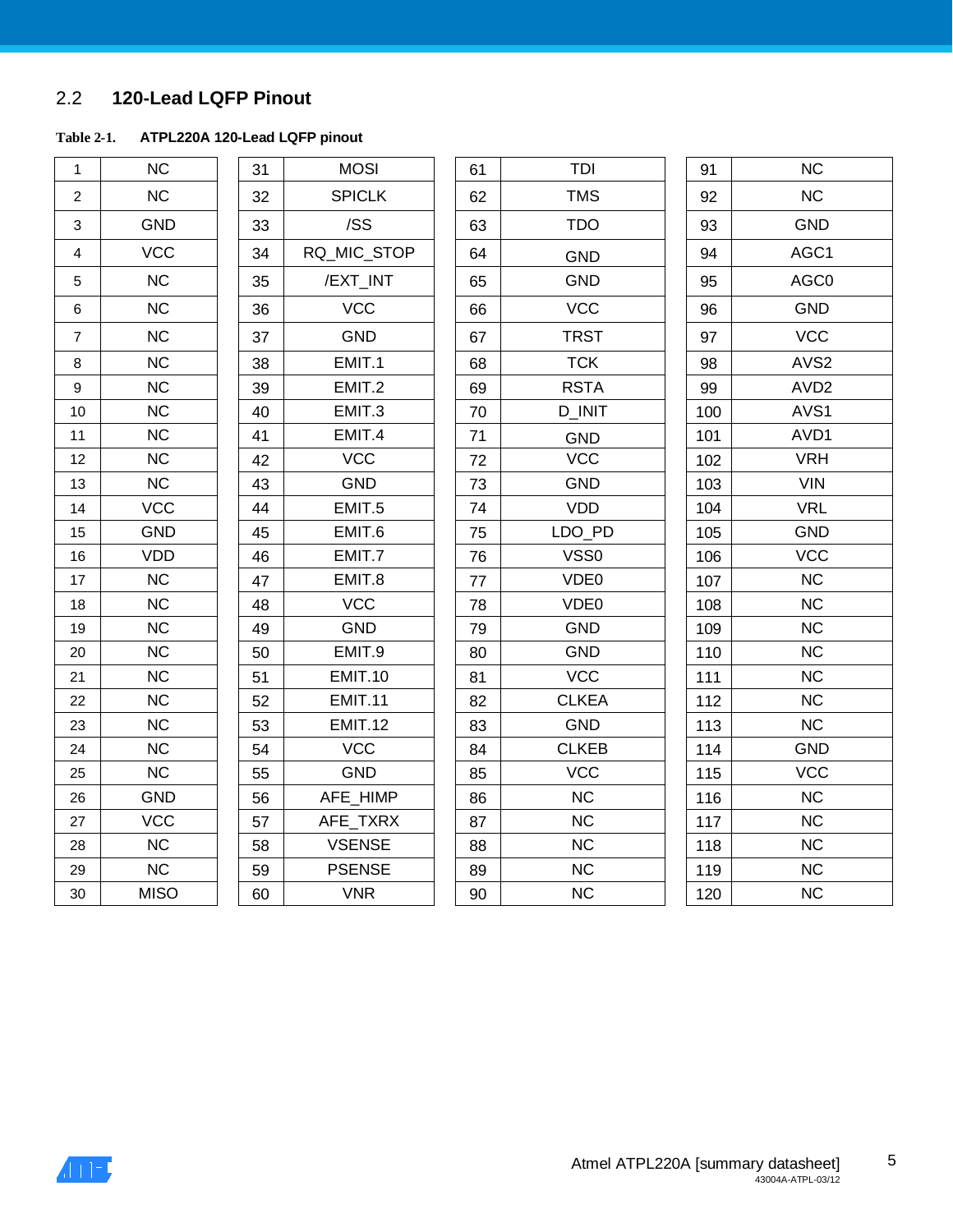## **3. Mechanical Characteristics**

**Figure 3-1. 120-lead LQFP Package Mechanical Drawing**

| 120-pin plastic LQFP | Lead pitch                                | 0.40 mm                     |
|----------------------|-------------------------------------------|-----------------------------|
|                      | Pa ckage width $\times$<br>package length | 14.0 mm $\times$ 14.0 mm    |
|                      | Lead shape                                | Gullwing                    |
|                      | Sealing method                            | <b>Plastic mold</b>         |
|                      | <b>Mounting height</b>                    | 1.70 mm MAX                 |
|                      | Code<br>(Ref erence)                      | P-LFQFP120-14<br>$×14-0.40$ |

#### 120-pin plastic LQFP

Note 1) \* : These dimensions do not include resin protrusion. Note 2) Pins width and pins thickness include plating thickness.

Note 3) Pins width do not include tie bar cutting remainder.



Dimensions in mm (inches).<br>Note: The values in parentheses are reference values.

6

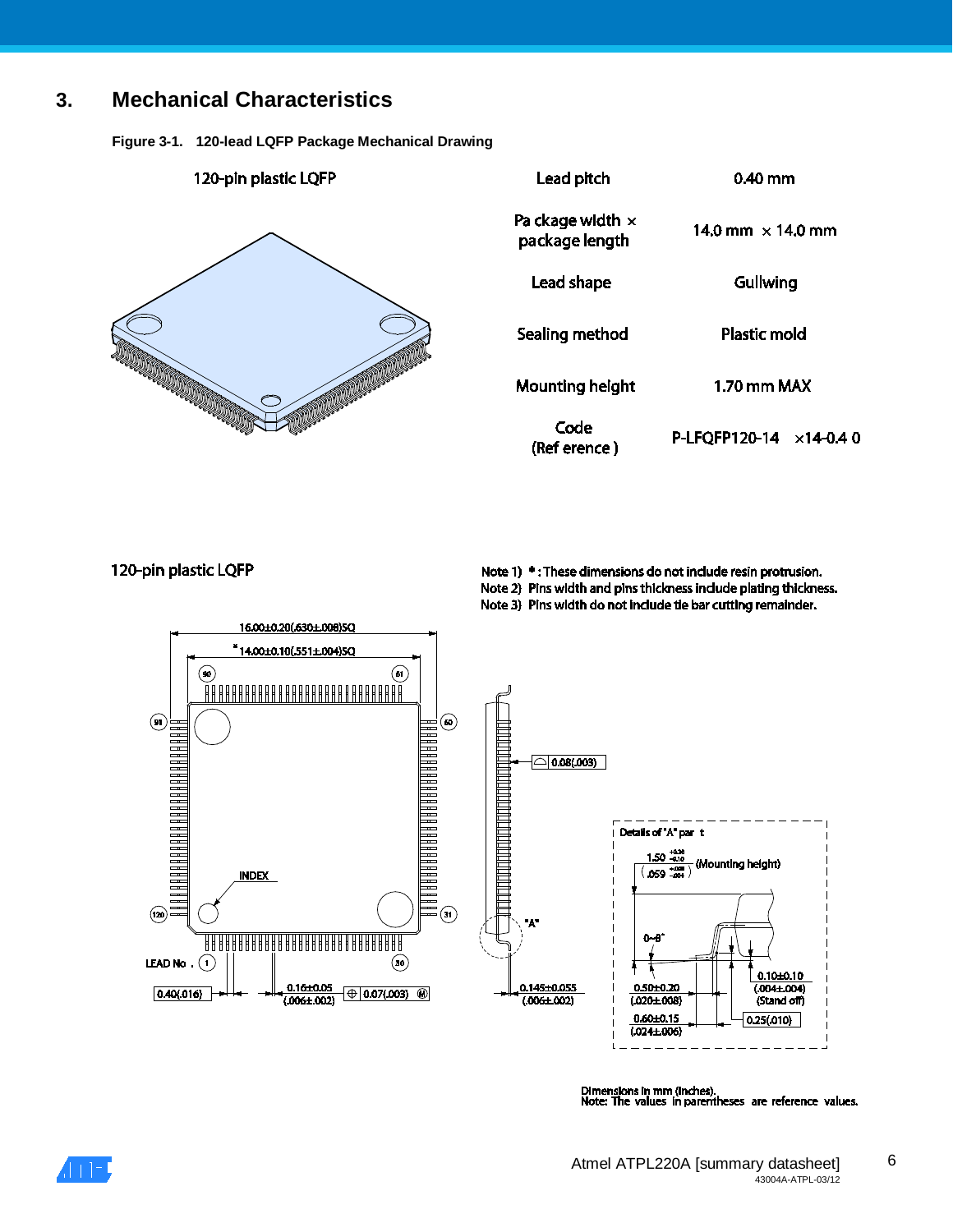## **4. Recommended mounting conditions**

## 4.1 **Conditions of Standard Reflow**

#### **Table 4-1. Conditions of standard Reflow**

| <b>Items</b>         | Contents                                                                                                            |                                                                                                                                                                       |  |  |  |
|----------------------|---------------------------------------------------------------------------------------------------------------------|-----------------------------------------------------------------------------------------------------------------------------------------------------------------------|--|--|--|
| Method               | IR(Infrared Reflow)/Convection                                                                                      |                                                                                                                                                                       |  |  |  |
| Times                | 2                                                                                                                   |                                                                                                                                                                       |  |  |  |
|                      | Before unpacking                                                                                                    | Please use within 2 years after<br>production                                                                                                                         |  |  |  |
|                      | From unpacking to second reflow                                                                                     | Within 8 days                                                                                                                                                         |  |  |  |
| Floor Life           | In case over period of floor life                                                                                   | Baking with $125^{\circ}$ C +/- 3 <sup>o</sup> C for 24hrs<br>+2hrs/-0hrs is required. Then please<br>use within 8 days. (please remember<br>baking is up to 2 times) |  |  |  |
| Floor Life Condition | Between 5°C and 30°C and also below 70%RH required. (It is preferred lower<br>humidity in the required temp range.) |                                                                                                                                                                       |  |  |  |

### **Figure 4-1. Temperature Profile**



**e:** Cooling: Natural cooling or forced cooling

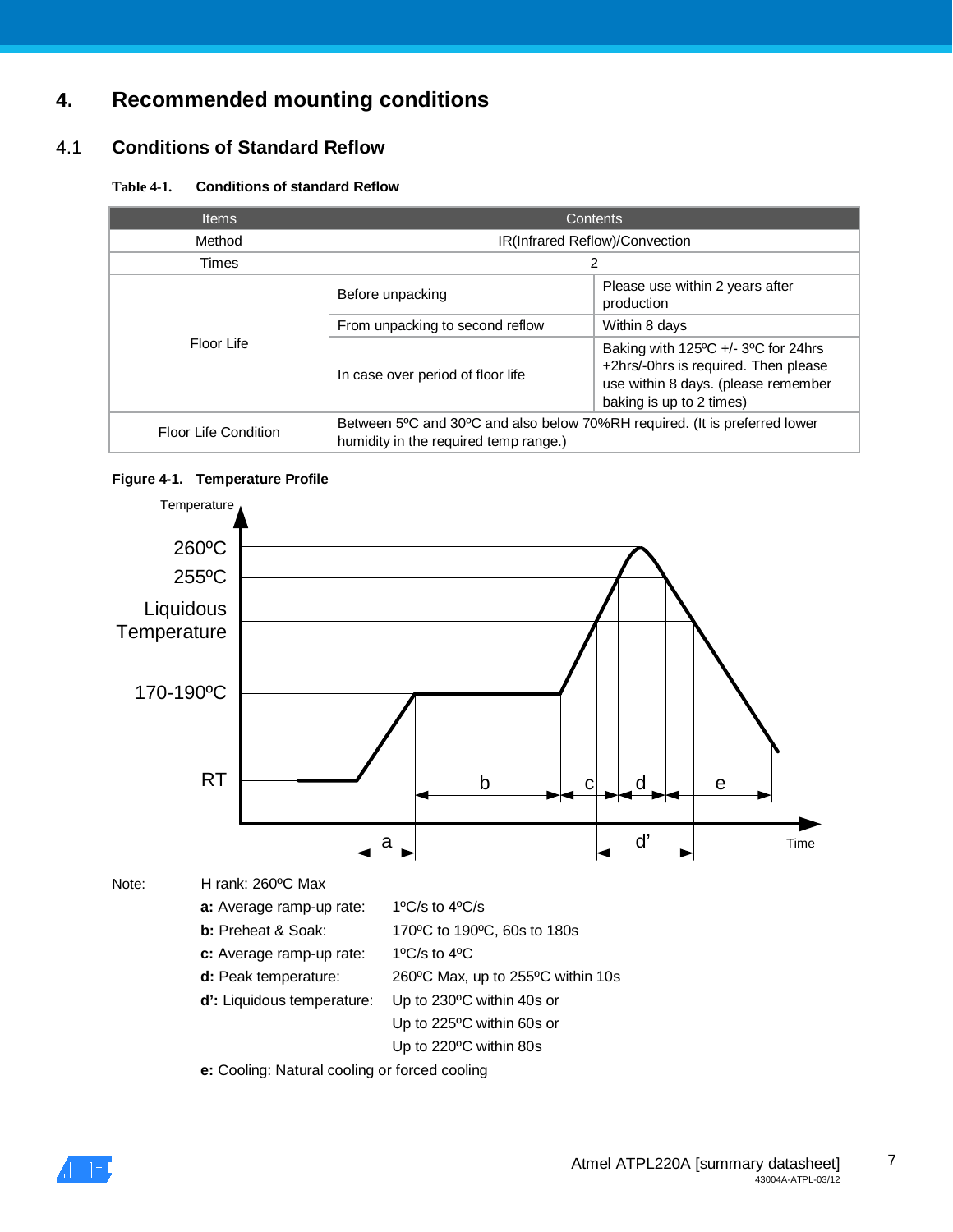## **5. Ordering Information**

#### **Table 5-1. Atmel ATPL220A Ordering Codes**



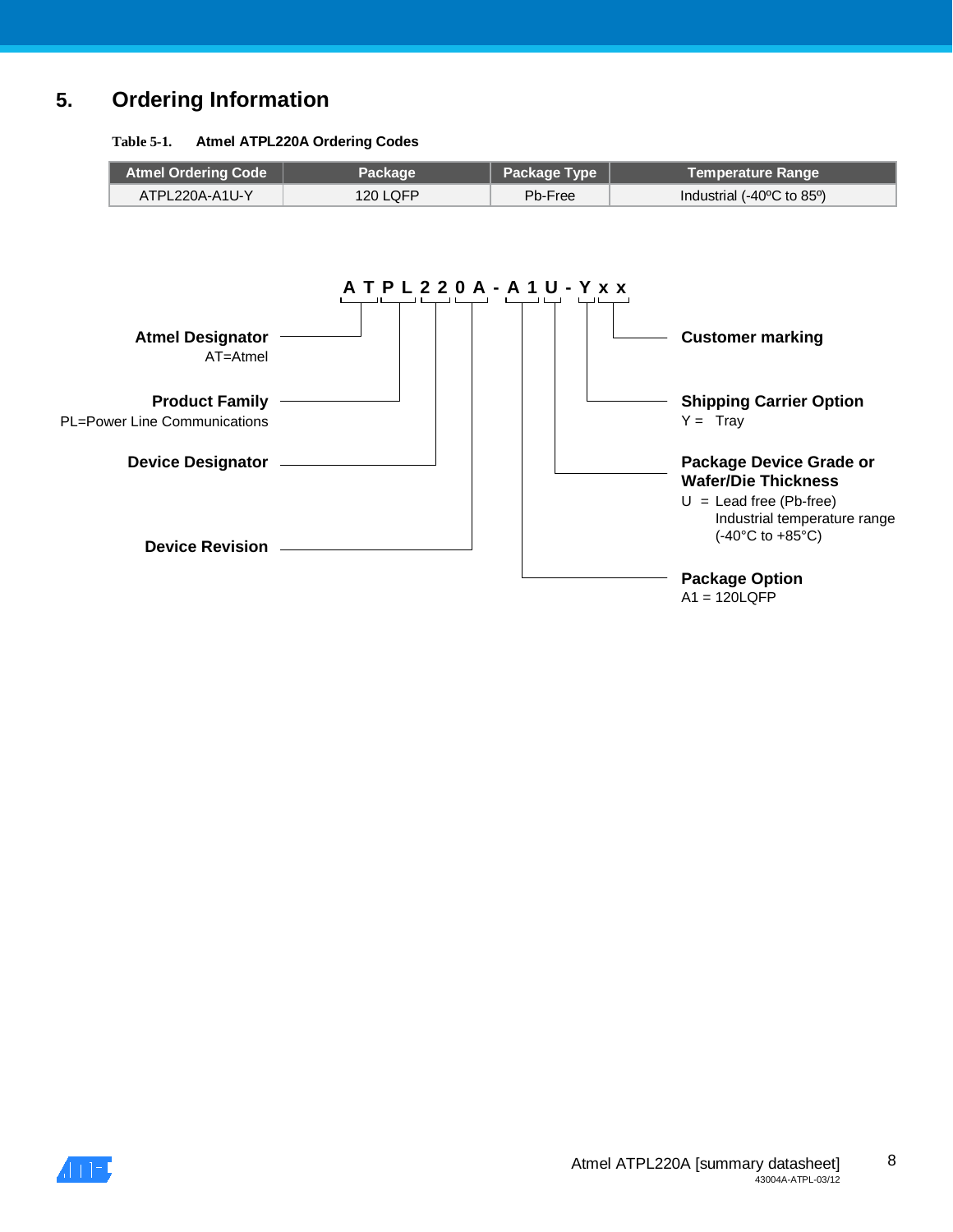# **6. Revision History**

| Doc.<br>Rev. | <b>Date</b> | ıents           |
|--------------|-------------|-----------------|
| 1.00         | 30/03/2012  | Initial release |